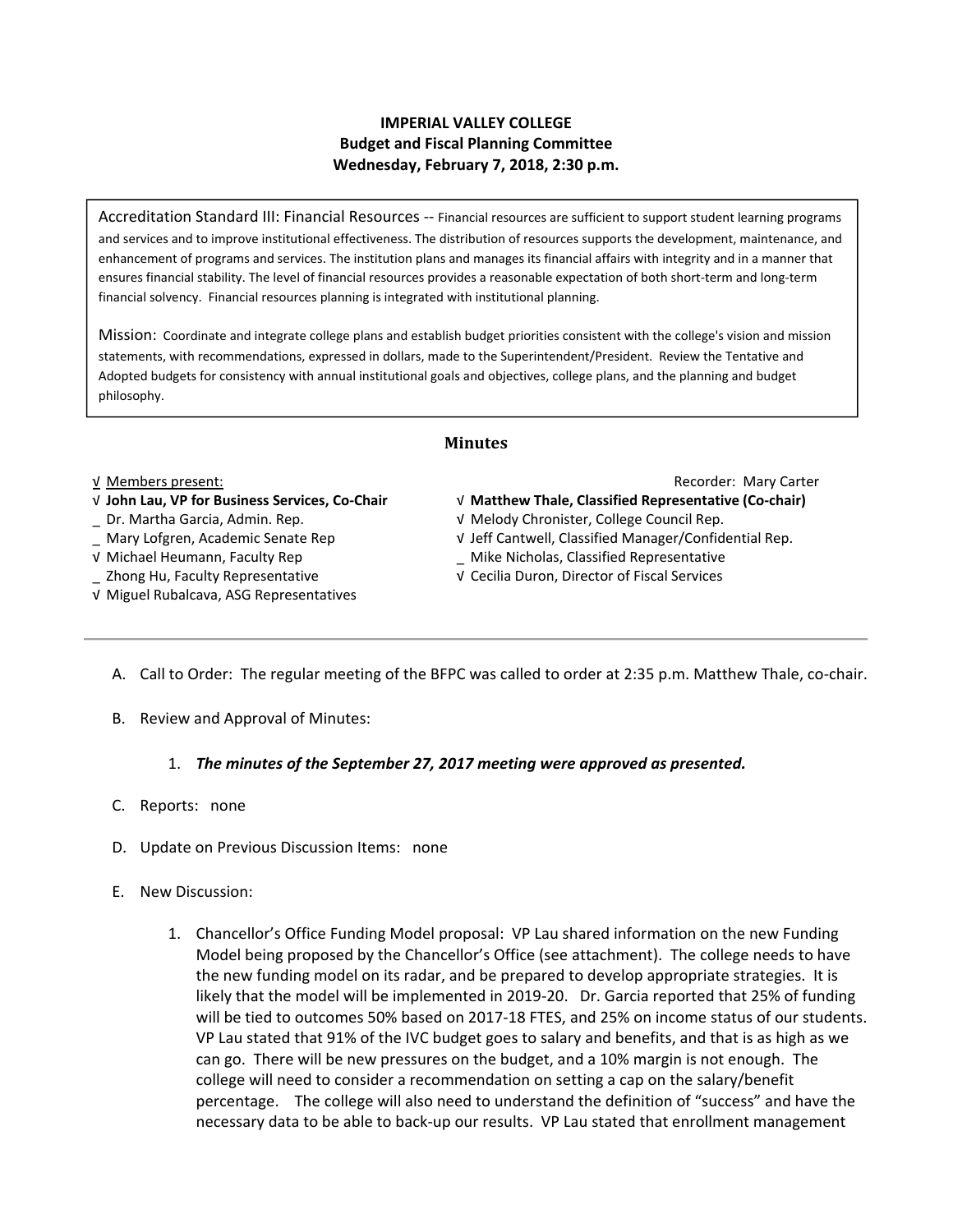has paid off, and he congratulated the deans for their work on increasing FTES and faculty for increasing classrooms caps.

- F. Action items:
	- 1. *2018‐19 Budget Development Guidelines: M/S/C Chronister/Heumann to approve the document as presented.*
	- 2. *2018‐19 Budget Principles, Guidelines and Priorities: M/S/C Chronister/Heumann to the approve the document as presented.*
	- 3. *2018‐19 Budget Development Calendar: M/S/C Chronister/Heumann to approve the document as amended (see attachment*)

Enhanced budget requests will be due to the BFPC by March 14. The committee will serve as the resource committee for operational requests. The recommendation from the committee on all five types of enhanced budget requests will be due to President's Cabinet by March 28.

- G. Other:
	- 1. *The committee reviewed the 2018‐19 Budget approval instructions and Data Entry instructions.*
	- 2. VP Lau reported that he will be making a presentation to the Board of Trustees in March, and suggested the committee write a letter of support for funding the long term maintenance needs of the campus.
- H. Next Meeting: Special meeting, March 21, 2018 to review draft Tentative Budget
- I. Adjournment: Meeting adjourned at 3:50 p.m.